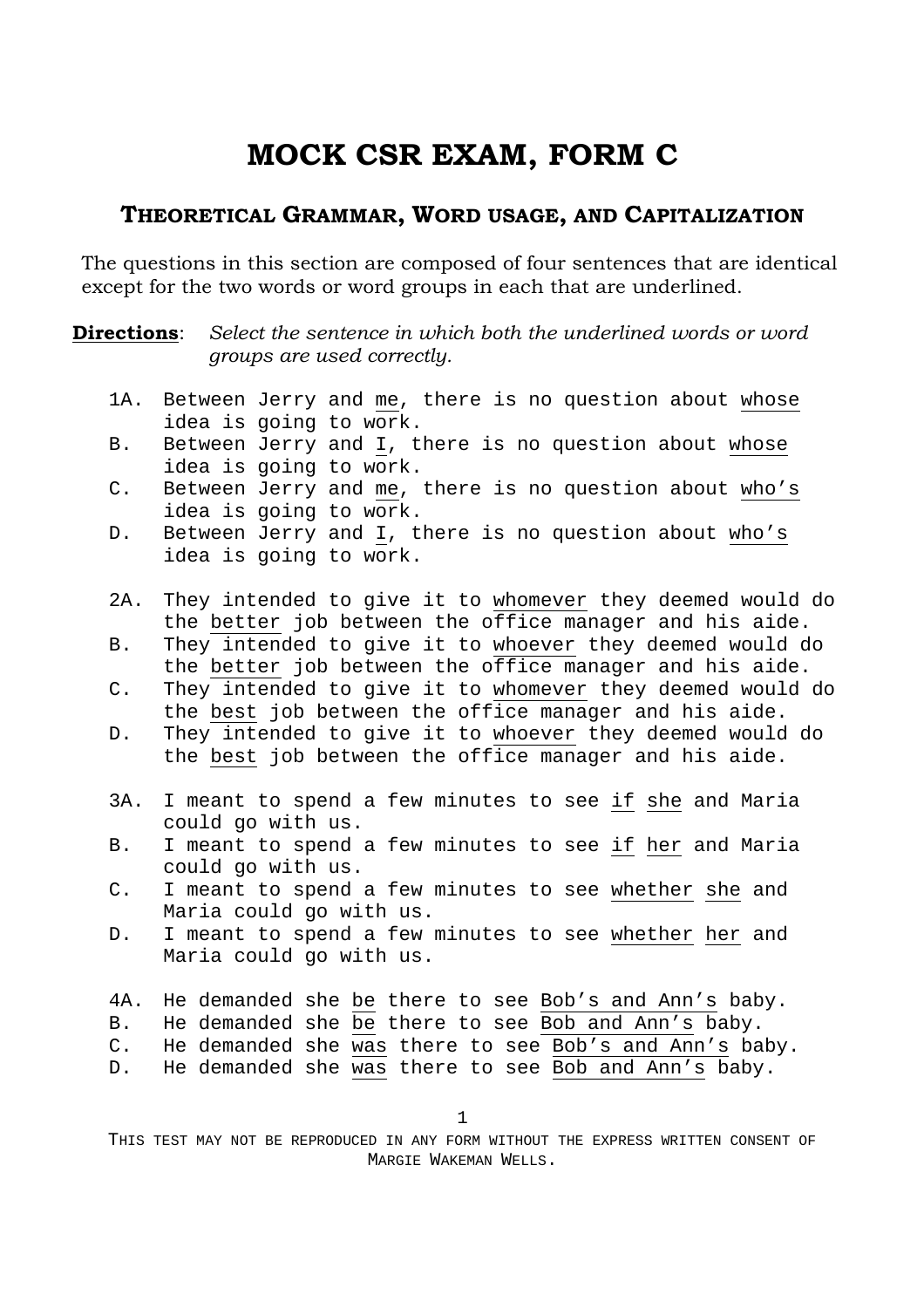|               |                 |  |  | 5A. Every one of the girls who were there are impressed.                                                                                                                                                                        |
|---------------|-----------------|--|--|---------------------------------------------------------------------------------------------------------------------------------------------------------------------------------------------------------------------------------|
| B.            |                 |  |  | Every one of the girls who was there are impressed.                                                                                                                                                                             |
| $C_{\bullet}$ |                 |  |  | Every one of the girls who was there is impressed.                                                                                                                                                                              |
|               |                 |  |  | D. Every one of the girls who were there is impressed.                                                                                                                                                                          |
|               |                 |  |  |                                                                                                                                                                                                                                 |
|               |                 |  |  | 6A. Choose among the three so that you can stay here for                                                                                                                                                                        |
|               | awhile with us. |  |  |                                                                                                                                                                                                                                 |
|               |                 |  |  | B. Choose between the three so that you can stay here for                                                                                                                                                                       |
|               | awhile with us. |  |  |                                                                                                                                                                                                                                 |
|               |                 |  |  | $\sim$ . The contract of the contract of the contract of the contract of the contract of the contract of the contract of the contract of the contract of the contract of the contract of the contract of the contract of the co |

- C. Choose among the three so that you can stay here for a while with us.
- D. Choose between the three so that you can stay here for a while with us.
- 7A. Sometime ago, the three men -- David, Scott, and him -were seen together.
- B. Some time ago, the three men -- David, Scott, and him -were seen together.
- C. Sometime ago, the three men -- David, Scott, and he -were seen together.
- D. Some time ago, the three men -- David, Scott, and he -were seen together.
- 8A. I think she is somewhat better today, but she will need several week's rest.
- B. I think she is somewhat better today, but she will need several weeks' rest.
- C. I think she is some better today, but she will need several weeks' rest.
- D. I think she is some better today, but she will need several week's rest.
- 9A. That one seemed to be broken even though most of the others that belong to Dan were working.
- B. That one seemed to be broken even though most of the others that belong to Dan was working.
- C. That one seemed to be broke even though most of the others that belong to Dan were working.
- D. That one seemed to be broke even though most of the others that belong to Dan was working.

2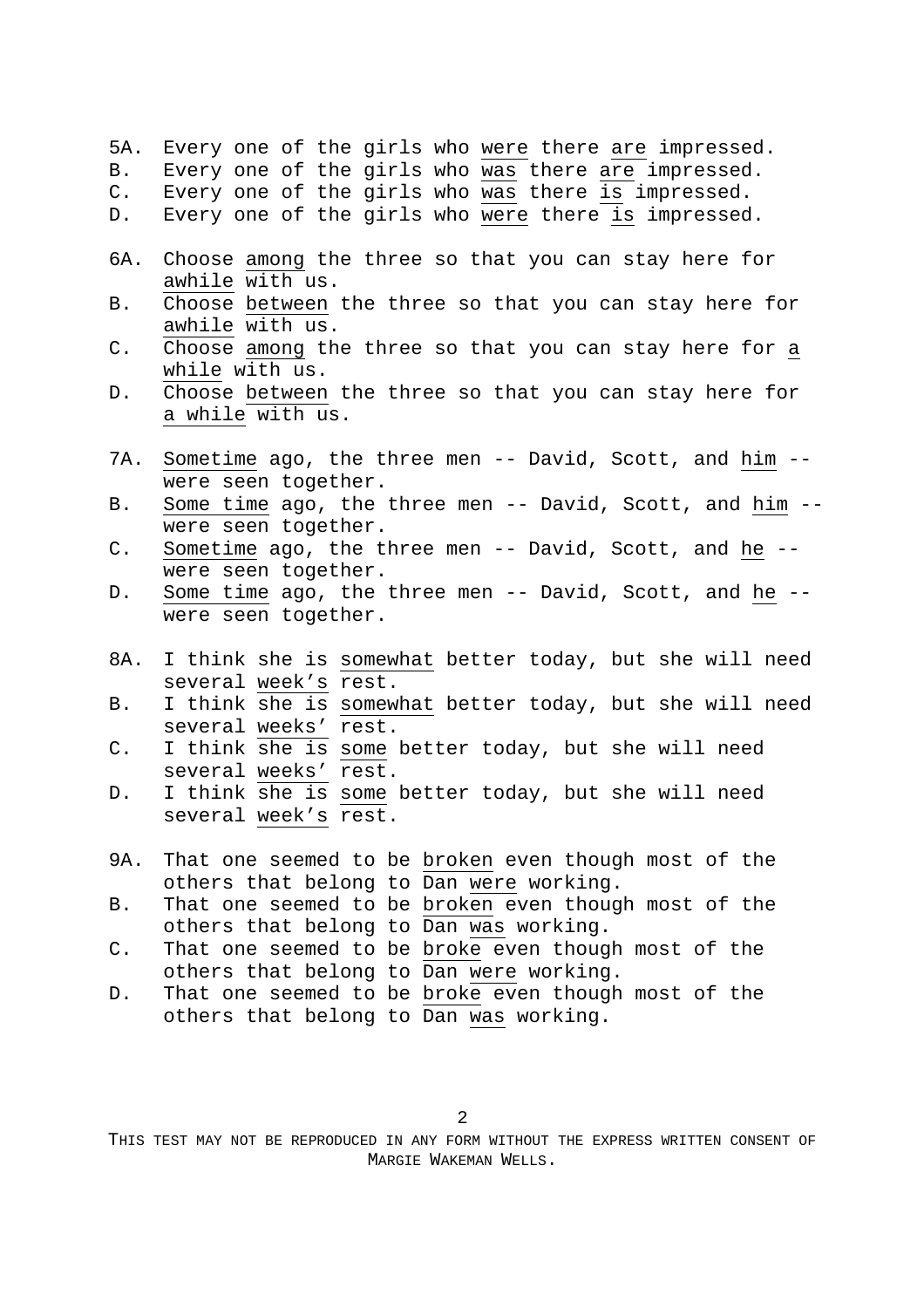- 10A. I do not have anymore to give her because most of the copy for those books is with the proofers.
- B. I do not have any more to give her because most of the copy for those books is with the proofers.
- C. I do not have any more to give her because most of the copy for those books are with the proofers.
- D. I do not have anymore to give her because most of the copy for those books are with the proofers.
- 11A. The number of calls we took for those two weeks are higher then any previous week.
- B. The number of calls we took for those two weeks are higher than any previous week.
- C. The number of calls we took for those two weeks is higher then any previous week.
- D. The number of calls we took for those two weeks is higher than any previous week.
- 12A. Sue and I lay there too long, and I thought Mary would have to help her and me into the house.
- B. Sue and I lay there too long, and I thought Mary would have to help she and I into the house.
- C. Sue and I laid there too long, and I thought Mary would have to help her and me into the house.
- D. Sue and I laid there too long, and I thought Mary would have to help she and I into the house.
- 13A. Is it you who are to sit it up this weekend?
- B. Is it you who is to set it up this weekend?
- C. Is it you who is to sit it up this weekend?
- D. Is it you who are to set it up this weekend?
- 14A. He usually helps her more quickly than either the boys or Jaime do.
- B. He usually helps her quicker that either the boys or Jaime do.
- C. He usually helps her quicker than either the boys or Jaime does.
- D. He usually helps her more quickly than either the boys or Jaime does.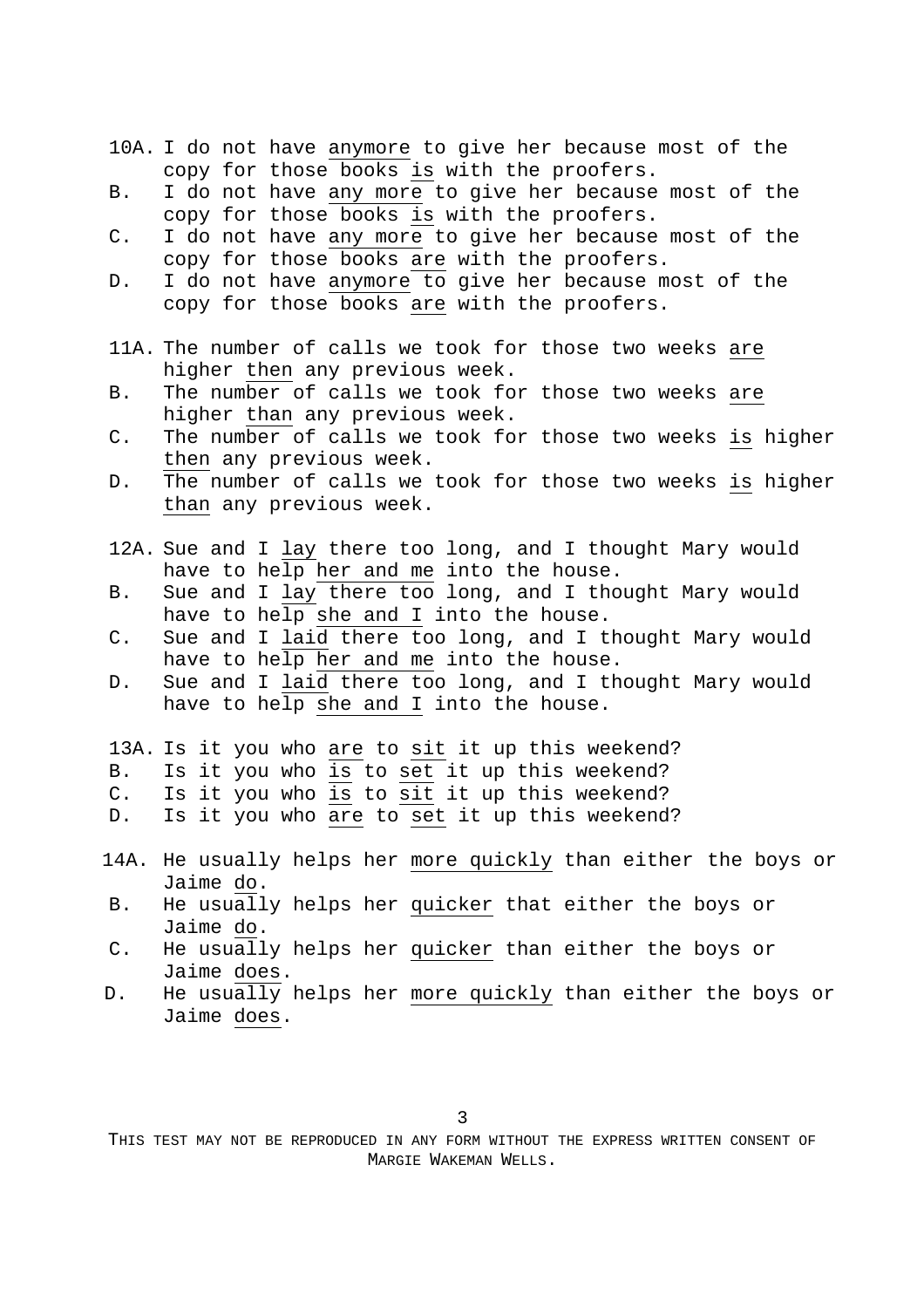- 15A. The boy was risen from the place where him and his brother were trapped.
- B. The boy was raised from the place where him and his brother were trapped.
- C. The boy was risen from the place where he and his brother were trapped.
- D. The boy was raised from the place where he and his brother were trapped.
- 16A. Either the aides or the boss have to take responsibility for seeing to it that Jim and you get a copy.
- B. Either the aides or the boss have to take responsibility for seeing to it that you and Jim get a copy.
- C. Either the aides or the boss has to take responsibility for seeing to it that you and Jim get a copy.
- D. Either the aides or the boss has to take responsibility for seeing to it that Jim and you get a copy.
- 17A. It has not been as long this time as it was last time that she was able to help Patty and me.
- B. It has not been so long this time as it was last time that she was able to help Patty and me.
- C. It has not been so long this time as it was last time that she was able to help Patty and I.
- D. It has not been as long this time as it was last time that she was able to help Patty and I.
- 18A. Part of the class turns in their papers sooner than me.
- B. Part of the class turns in their papers sooner than I.
- C. Part of the class turn in their papers sooner than me.
- D. Part of the class turn in their papers sooner than I.
- 19A. There seem to be fewer options available to those of us whom he called to help.
- B. There seem to be less options available to those of us whom he called to help.
- C. There seem to be fewer options available to those of us who he called to help.
- D. There seem to be less options available to those of us who he called to help.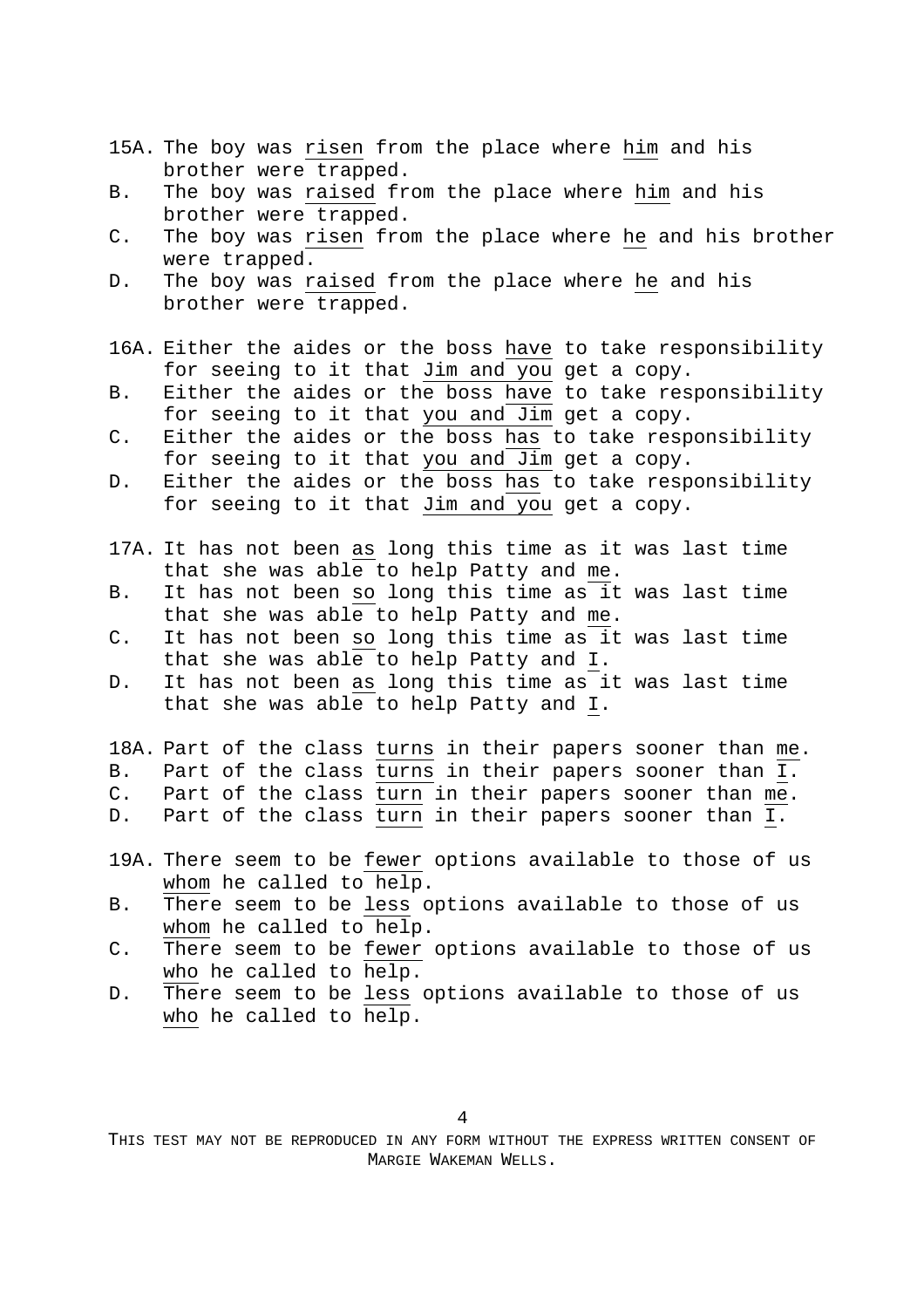- 20A. This is more nearly perfect for the company than it's accounts indicate at this time.
- B. This is more perfect for the company than it's accounts indicate at this time.
- C. This is more nearly perfect for the company than its accounts indicate at this time.
- D. This is more perfect for the company than its accounts indicate at this time.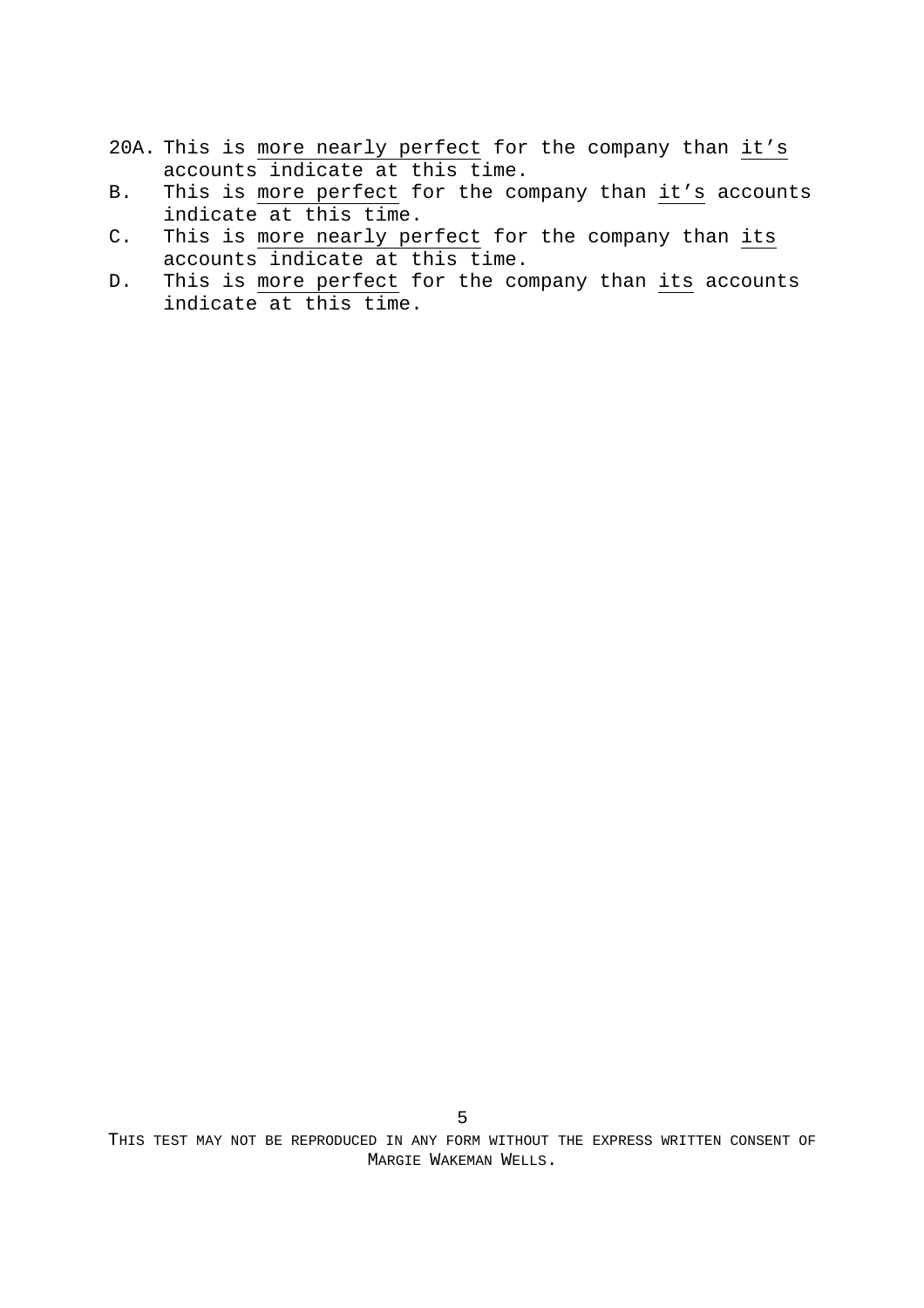## **PROOFREADING FOR PUNCTUATION, SPELLING, AND WORD USAGE**

This section consists of four-line cases. Each line in each case is a separate test item.

Read each case and determine whether each individual line in the case contains a punctuation error, a spelling error, a word usage error, or no error.

Capitalization, grammar, and hyphenation are not tested in this section.

**Directions**: *Select the option that designates the type of error*.

- A. Punctuation error: Commas, periods, question marks, quotes, dashes, apostrophes, semicolons, or colons that are used incorrectly, omitted, or misplaced.
- B. Spelling error: A word that is misspelled and forms no valid word. Example: *defendant* (correct) vs. *defendant* (incorrect).
- C. Word usage error: A word that is spelled correctly but used incorrectly. Example: principle/principal, affect/effect, flair/flare, rest/wrest, sometime/some time (limited to similar-sounding words).
- D. No error: The line contains no errors.
- 21 During March of last year the police were
- 22 \_\_\_ patrolling the area in search of the suspect and
- 23 \_\_\_ that pursuit, by the way, lead them to a small
- 24 \_\_\_ house that contained drug paraphenalia.
- 25 \_\_\_ When she was asked, "Will you please assist us?"
- 26 \_\_\_ how did she reply? Did she say to you, "I am already
- 27 \_\_\_ doing all I can?" She told us that she would be
- 28 \_\_\_ spending the entire evening at her parents.

| 29 |  |  |  |  | I thought that she simply had no flare for the job;     |  |  |
|----|--|--|--|--|---------------------------------------------------------|--|--|
|    |  |  |  |  | 30 __ yet she was not one of the lessor players for us. |  |  |

- 31 \_\_\_ There was no joie de vivre and no enthusiasm.
- 32 \_\_\_ The thing that was really missing was committment.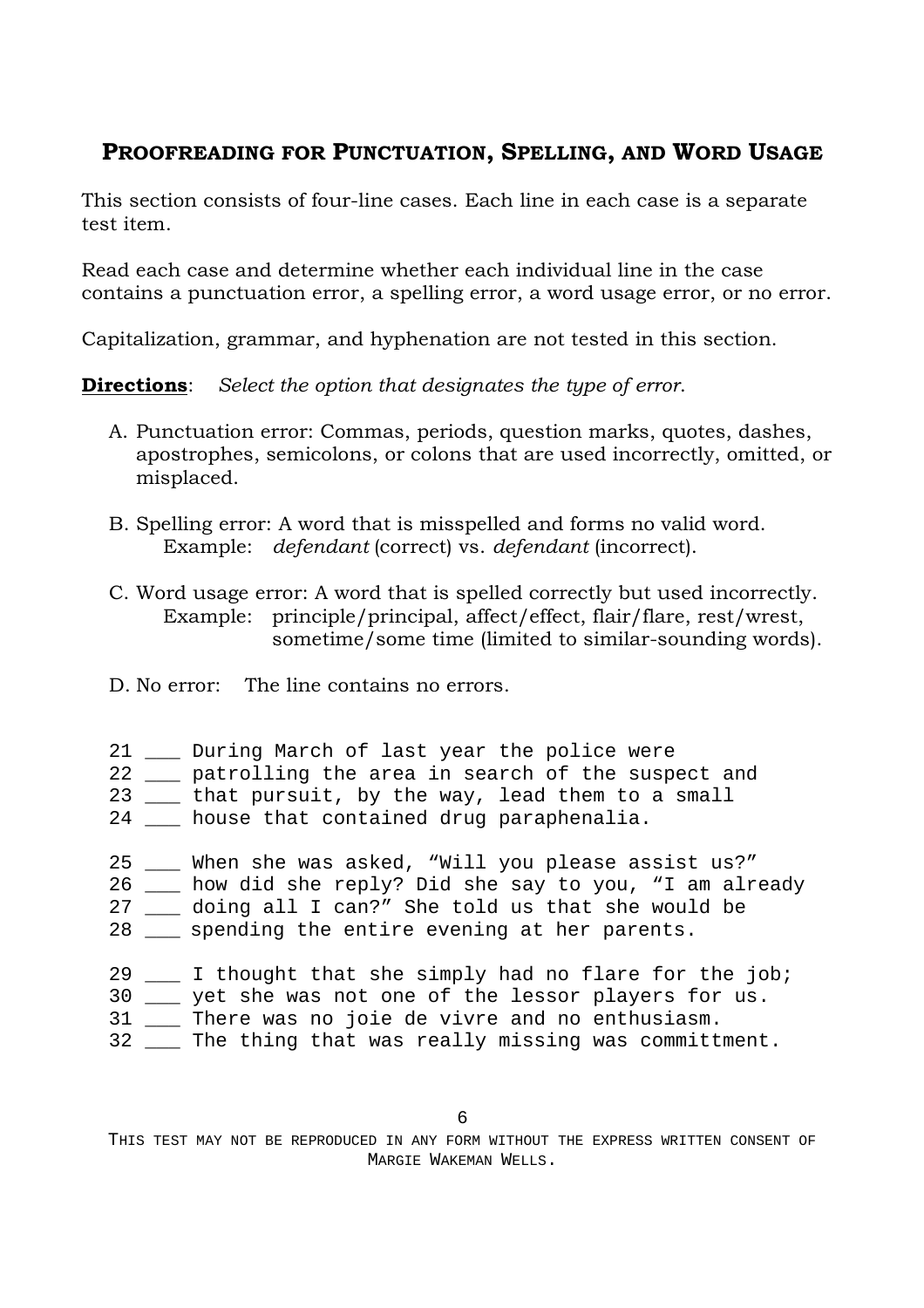33 \_\_\_ She was prescribed Tylenol for pain, Naproxen, 34 \_\_\_ an anti-inflammatory; and Ambien so that she could 35 \_\_\_ get some sleep. Even with all of these drugs she 36 **The remained very uncomfortable and miserable.** 37 \_\_\_ She had all the toys: an iPhone, an iPad, and 38 \_\_\_ a Kindle Fire, that she needed for the job. However, 39 \_\_\_ her principle task, which was to maintain her 40 \_\_\_ boss' schedule, seemed to be beyond her ability. 41 \_\_\_ Was it clear to you that the land had been ceded to 42 \_\_ the plantiff? Was that the outcome that you understood 43 \_\_ from the documents that you had? Why didn't you say to 44 \_\_\_ him, "Why did you give up so easily?" 45 \_\_\_ Did you visit the state capitol, where the 46 \_\_\_ headquarters of his company Logan International, was 47 \_\_\_ located? Is that where the confrontation took place, 48 \_\_ and where you said to him, "I shall not work for you?" 49 \_\_\_ She reported intra-abdominal cramping from the 50 \_\_\_ begining. If the doctors had been paying more 51 \_\_\_ attention they would have recognized early symptoms of 52 \_\_\_ appendicitis. Because her symptoms did not change. 53 \_\_\_ They made every attempt to effect the new plan before 54 \_\_\_ the end of the year. When they met at the Barnes's 55 \_\_\_ house to discuss the grating of the new roads, they 56 \_\_\_ discussed a major part of the plan, that was missing. 57 \_\_\_ The project peaked my interest as it was just what 58 \_\_\_ I had been looking for, a unique opportunity to 59 \_\_\_ brake into the world of design. I had my degree in 60 \_\_\_ art, but hadn't been able to utilize it. 61 The men were assigned the task to lade the ship before 62 \_\_\_ it sailed that Friday. The foreman of the project 63 \_\_\_ Dan Hanson, had on many occassions failed to carry out 64 \_\_\_ his duty, this time we thought he could handle it.

7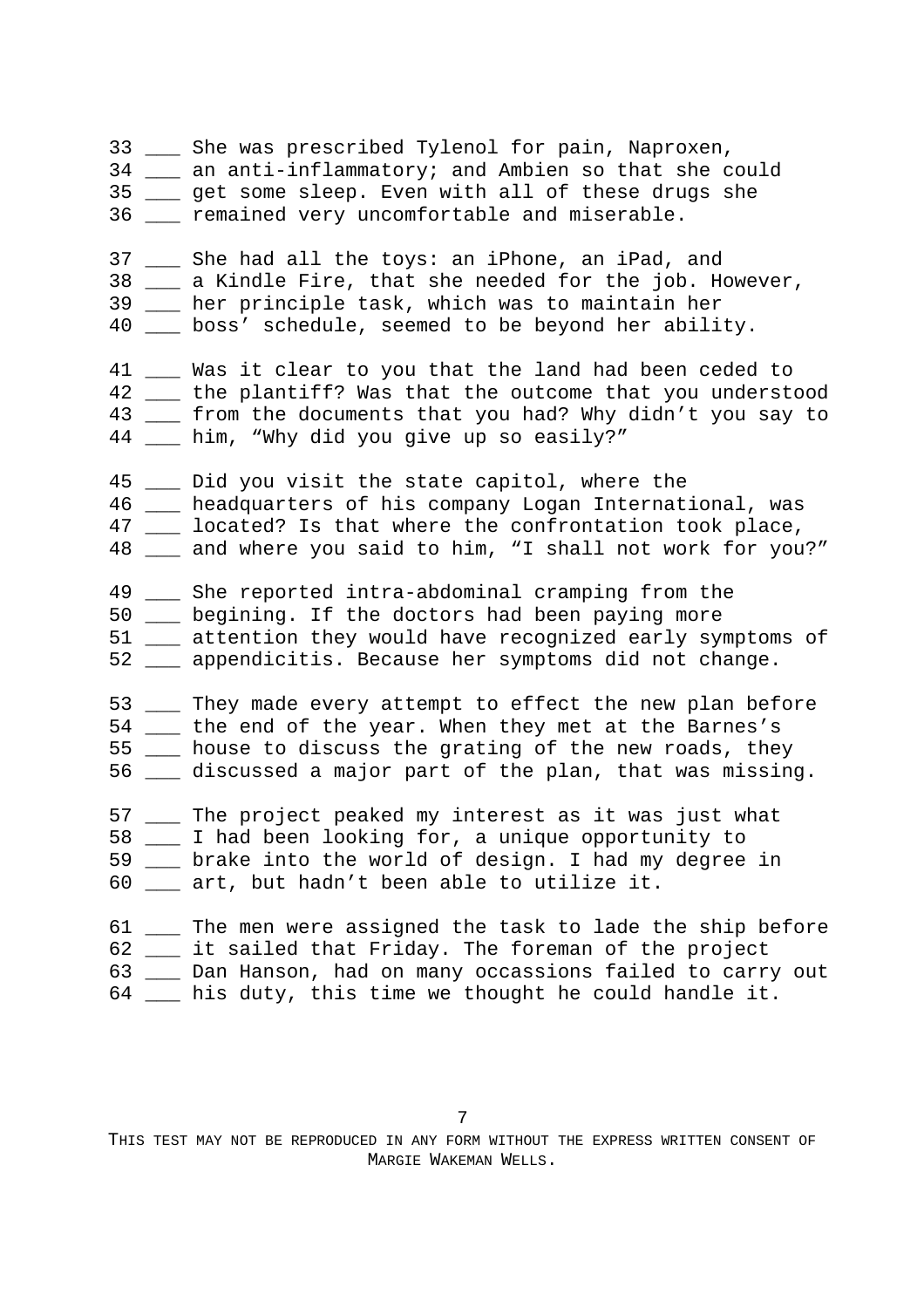65 \_\_\_ In my opinion, it was time for him to turn in to the 66 \_\_\_ man we had hired. His resume was excellent but his 67 \_\_\_ performance had been substandard for a number of 68 months. We needed to be shone what he could do. 69 \_\_\_ I want to know what you told him at the time? Did 70 \_\_\_ you have a talk with him and lecture him on his 71 \_\_\_ failings or did you coddle him? Wasn't it time to 72 \_\_\_ just lay it on the line and say, "Enough"? 73 \_\_\_ Was the censor working? You said that his pulse 74 \_\_\_ rate skyrocketed; didn't you? With this in mind, 75 \_\_\_ did you alert the family to the problem he was 76 \_\_\_ having; the serious decline in his condition? 77 \_\_\_ They maintained seperate residences even though they 78 \_\_\_ seemed to get along okay. It just worked out, for the

- 79 \_\_\_ two of them to live a part for most of the time. We
- 80 \_\_\_ found it strange, but not all that uncommon.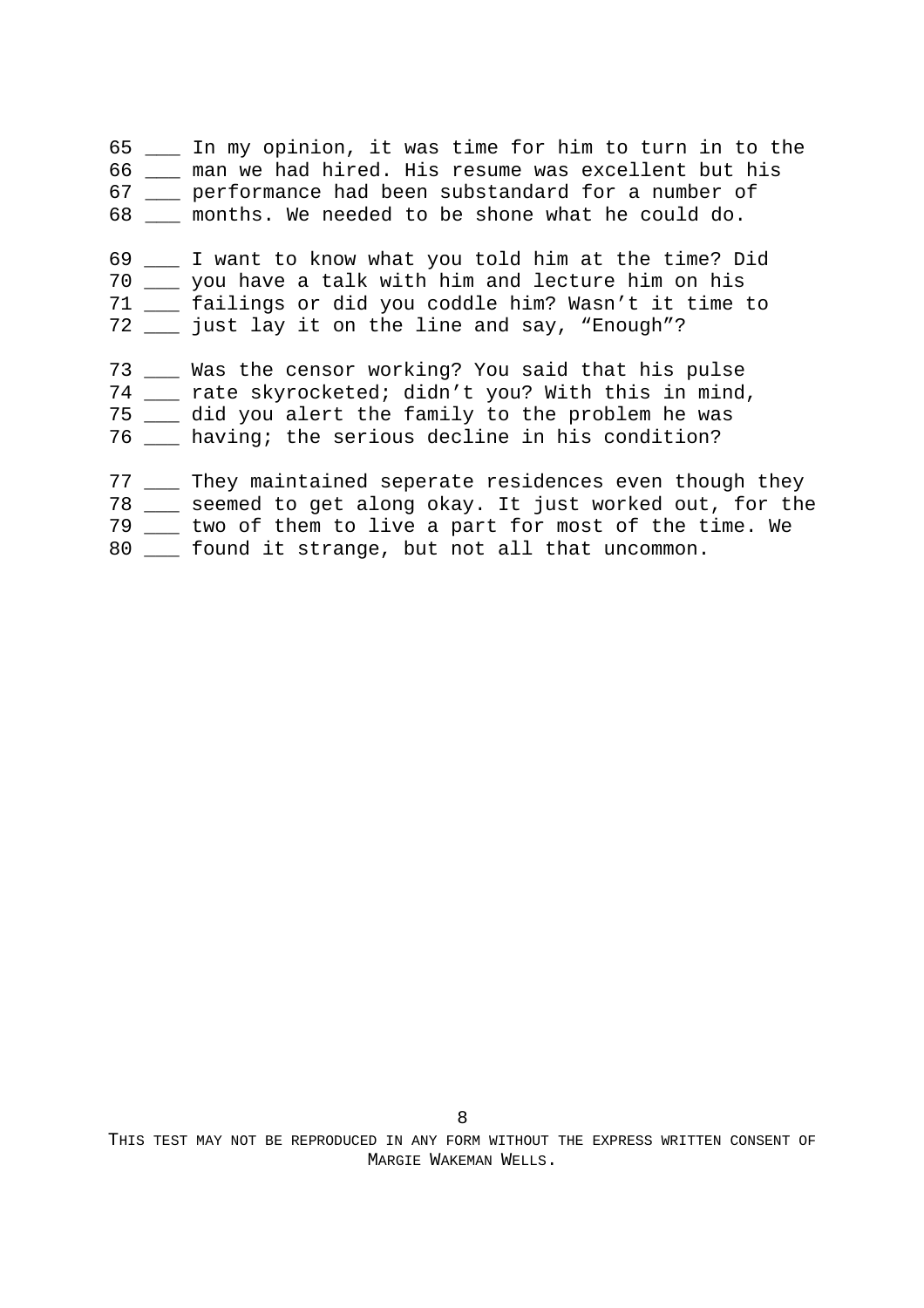#### **VOCABULARY**

#### **Directions**: Choose the word or phrase that is closest in meaning to the word *in capital letters.*

81. ACRIMONY A) tartness B) marriage C) melody D) intricacy 82. MOTLEY A) tawdry B) venal C) mandatory D) varied 83. NEBULOUS A) clear B) light C) vague D) gaunt 84. NOISOME A) clamorous B) exciting C) nervous D) disgusting 85. ACUITY A) keenness B) bitterness C) dishonesty D) skill 86. OBSTREPEROUS A) unknown B) unaware C) unmanageable D) late 87. ODIOUS A) musical B) fashionable C) hateful D) acrid 88. SPURIOUS A) false B) true C) angry D) peaceful 89. QUANDARY A) amount B) predicament C) quarrel D) trap 90. PROTRUDE A) lengthen B) obstruct C) project D) suppress 91. PLACATE A) replace B) understand C) strengthen D) calm 92. ONEROUS A) laudatory B) burdensome C)detailed D) skilled 93. MORDANT A) biting B) dead C) abundant D) melodious 94. OSTRACIZE A) vibrate B) flatter C) scold D) banish 95. PALPABLE A) hidden B) skillful C) proper D) obvious 96. URBANE A) countrified B) shy C) suave D) smiling 97. RECTITUDE A) tenacity B) pride C) honesty D) stuffiness 98. RAVAGE A) ruin B) scar C) betray D) captivate 99. VOLITION A) will B) violence C) vagary D) vacancy 100.PENURY A) radiance B) shadows C) poverty D) punishment

9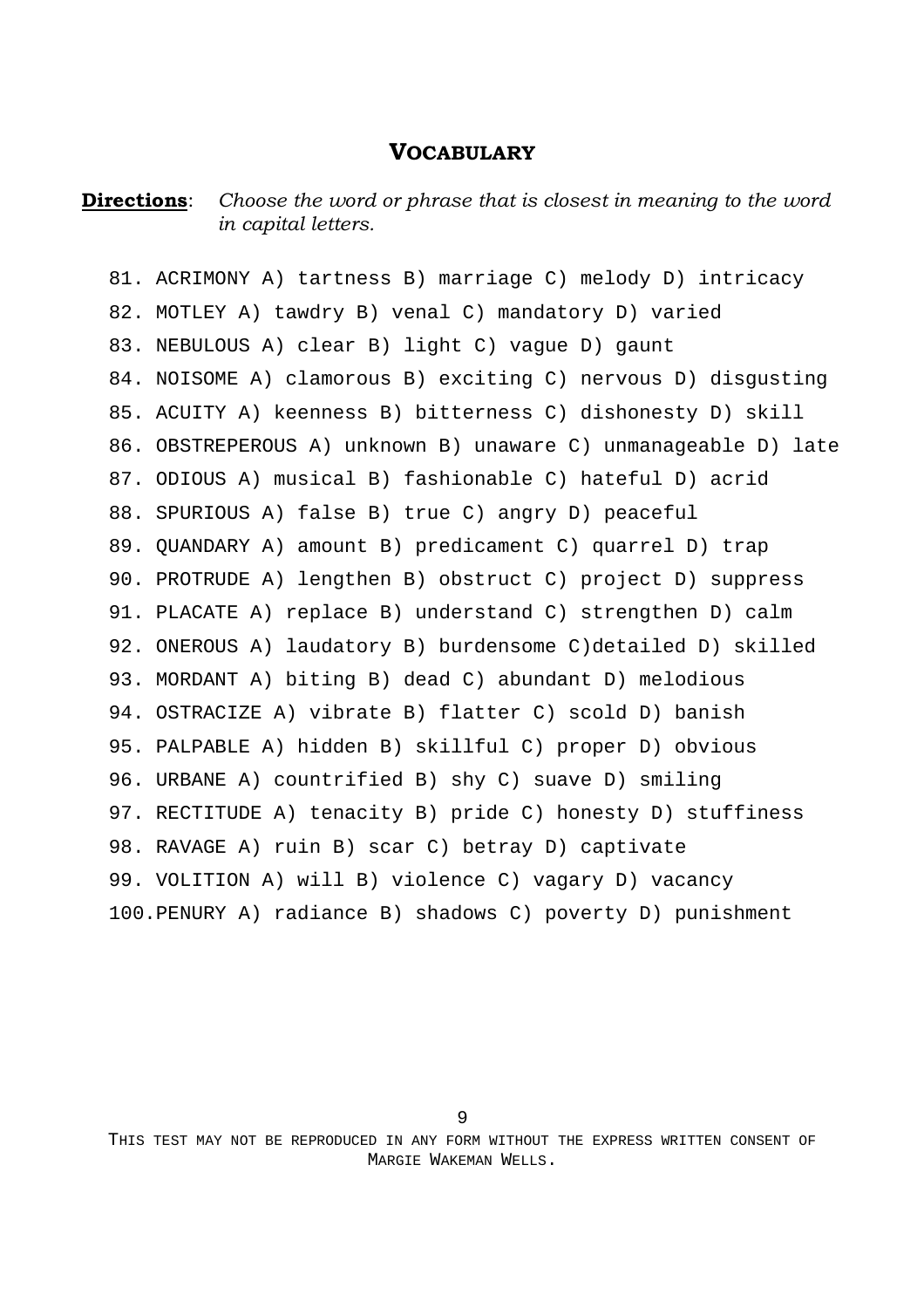# **MOCK CSR EXAM, FORM C ANSWERS**

### **THEORETICAL GRAMMAR, WORD USAGE, AND CAPITALIZATION**

The questions in this section are composed of four sentences that are identical except for the two words or word groups in each that are underlined.

**Directions**: Select the sentence in which both the underlined words or word *groups are used correctly.* 

- **1A. Between Jerry and me, there is no question about whose idea is going to work.**
- D. Between Jerry and I, there is no question about whose idea is going to work.
- E. Between Jerry and me, there is no question about who's idea is going to work.
- D. Between Jerry and I, there is no question about who's idea is going to work.
- 2A. They intended to give it to whomever they deemed would do the better job between the office manager and his aide.
- **D. They intended to give it to whoever they deemed would do the better job between the office manager and his aide.**
- E. They intended to give it to whomever they deemed would do the best job between the office manager and his aide.
- D. They intended to give it to whoever they deemed would do the best job between the office manager and his aide.
- 3A. I meant to spend a few minutes to see if she and Maria could go with us.
- D. I meant to spend a few minutes to see if her and Maria could go with us.
- **E. I meant to spend a few minutes to see whether she and Maria could go with us.**
- D. I meant to spend a few minutes to see whether her and Maria could go with us.
- 4A. He demanded she be there to see Bob's and Ann's baby.
- **D. He demanded she be there to see Bob and Ann's baby.**
- E. He demanded she was there to see Bob's and Ann's baby.
- D. He demanded she was there to see Bob and Ann's baby.

10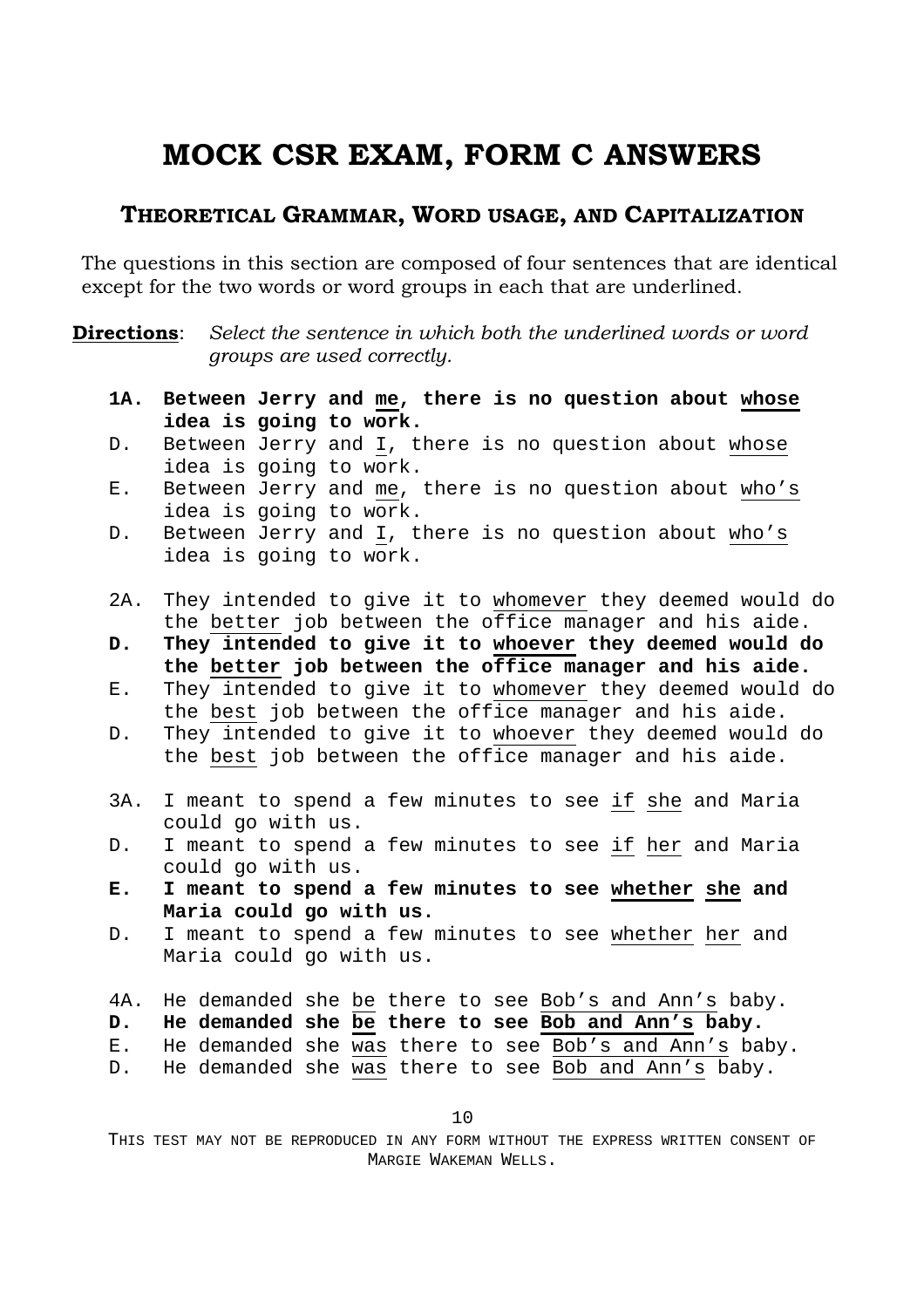|  |  |  |  |  |  |  |  |  |  | 5A. Every one of the girls who were there are impressed. |  |
|--|--|--|--|--|--|--|--|--|--|----------------------------------------------------------|--|
|--|--|--|--|--|--|--|--|--|--|----------------------------------------------------------|--|

- D. Every one of the girls who was there are impressed.
- E. Every one of the girls who was there is impressed.
- **D. Every one of the girls who were there is impressed.**
- 6A. Choose among the three so that you can stay here for awhile with us.
- D. Choose between the three so that you can stay here for awhile with us.
- **E. Choose among the three so that you can stay here for a while with us.**
- D. Choose between the three so that you can stay here for a while with us.
- 7A. Sometime ago, the three men -- David, Scott, and him -were seen together.
- D. Some time ago, the three men -- David, Scott, and him -were seen together.
- E. Sometime ago, the three men -- David, Scott, and he -were seen together.
- **D. Some time ago, the three men -- David, Scott, and he were seen together.**
- 8A. I think she is somewhat better today, but she will need several week's rest.
- **D. I think she is somewhat better today, but she will need several weeks' rest.**
- E. I think she is some better today, but she will need several weeks' rest.
- D. I think she is some better today, but she will need several week's rest.
- **9A. That one seemed to be broken even though most of the others that belong to Dan were working.**
- D. That one seemed to be broken even though most of the others that belong to Dan was working.
- E. That one seemed to be broke even though most of the others that belong to Dan were working.
- D. That one seemed to be broke even though most of the others that belong to Dan was working.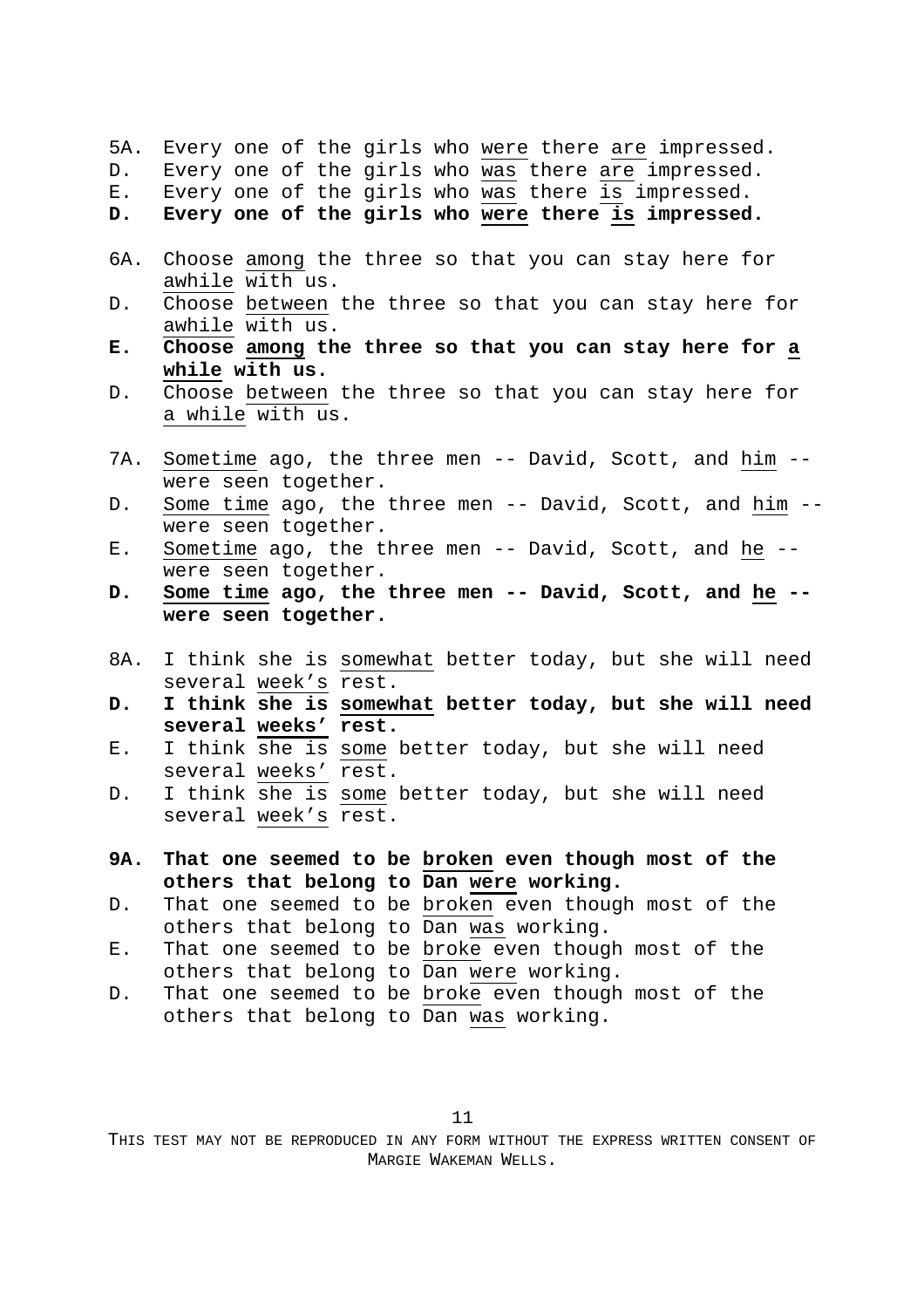- 10A. I do not have anymore to give her because most of the copy for those books is with the proofers.
- **E. I do not have any more to give her because most of the copy for those books is with the proofers.**
- F. I do not have any more to give her because most of the copy for those books are with the proofers.
- G. I do not have anymore to give her because most of the copy for those books are with the proofers.
- 11A. The number of calls we took for those two weeks are higher then any previous week.
- E. The number of calls we took for those two weeks are higher than any previous week.
- F. The number of calls we took for those two weeks is higher then any previous week.
- **G. The number of calls we took for those two weeks is higher than any previous week.**
- **12A. Sue and I lay there too long, and I thought Mary would have to help her and me into the house.**
- B. Sue and I lay there too long, and I thought Mary would have to help she and I into the house.
- C. Sue and I laid there too long, and I thought Mary would have to help her and me into the house.
- D. Sue and I laid there too long, and I thought Mary would have to help she and I into the house.
- 13A. Is it you who are to sit it up this weekend?
- D. Is it you who is to set it up this weekend?
- E. Is it you who is to sit it up this weekend?
- **D. Is it you who are to set it up this weekend?**
- 14A. He usually helps her more quickly than either the boys or Jaime do.
- E. He usually helps her quicker than either the boys or Jaime do.
- F. He usually helps her quicker than either the boys or Jaime does.
- **G. He usually helps her more quickly than either the boys or Jaime does.**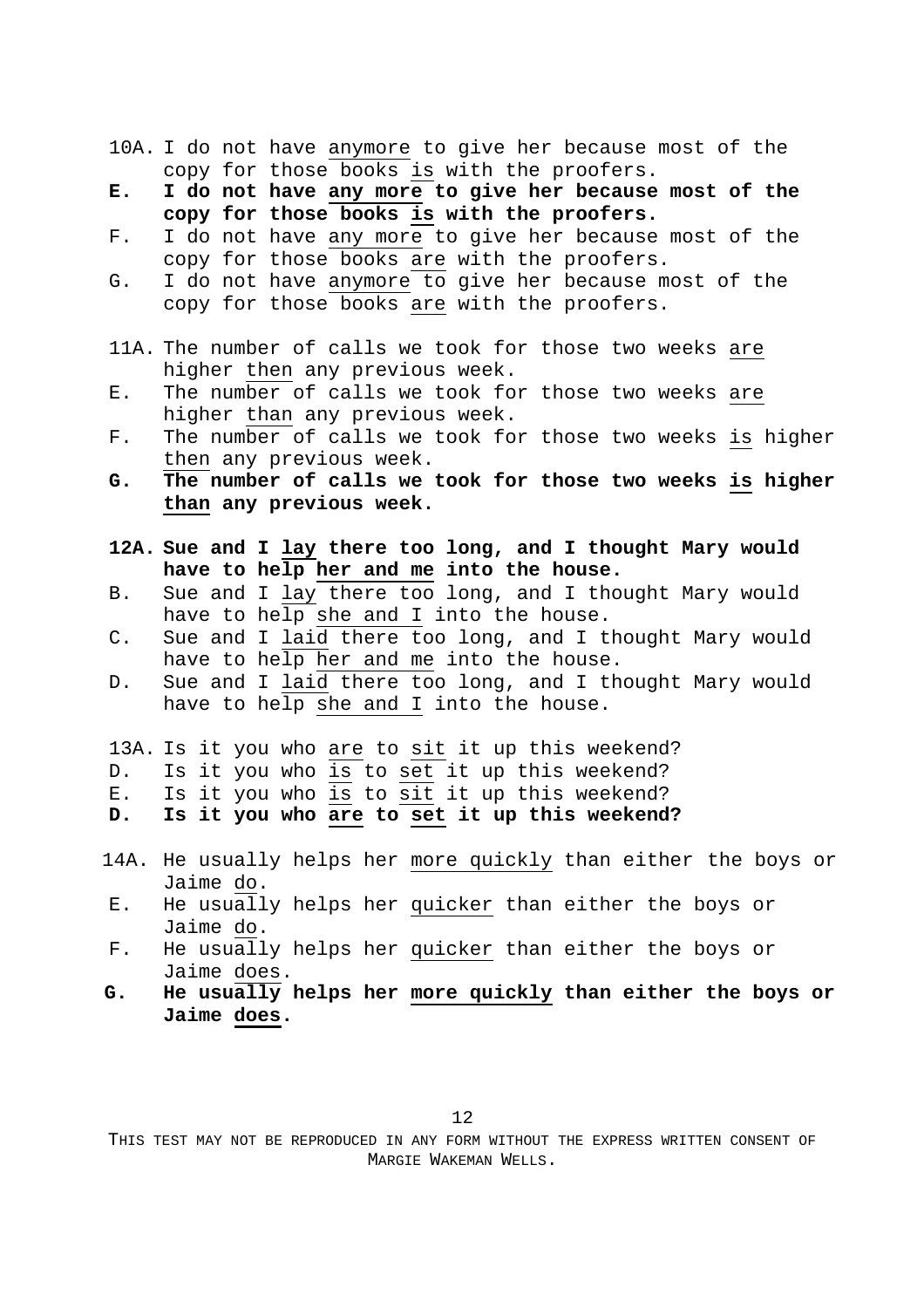- 15A. The boy was risen from the place where him and his brother were trapped.
- D. The boy was raised from the place where him and his brother were trapped.
- E. The boy was risen from the place where he and his brother were trapped.
- **D. The boy was raised from the place where he and his brother were trapped.**
- 16A. Either the aides or the boss have to take responsibility for seeing to it that Jim and you get a copy.
- D. Either the aides or the boss have to take responsibility for seeing to it that you and Jim get a copy.
- **E. Either the aides or the boss has to take responsibility for seeing to it that you and Jim get a copy.**
- D. Either the aides or the boss has to take responsibility for seeing to it that Jim and you get a copy.
- 17A. It has not been as long this time as it was last time that she was able to help Patty and me.
- **B. It has not been so long this time as it was last time that she was able to help Patty and me.**
- C. It has not been so long this time as it was last time that she was able to help Patty and I.
- D. It has not been as long this time as it was last time that she was able to help Patty and I.
- 18A. Part of the jury always seems to reach a decision sooner than me.
- B. Part of the jury always seems to reach a decision sooner than I.
- C. Part of the jury always seem to reach a decision sooner than me.
- **D. Part of the jury always seem to reach a decision sooner than I.**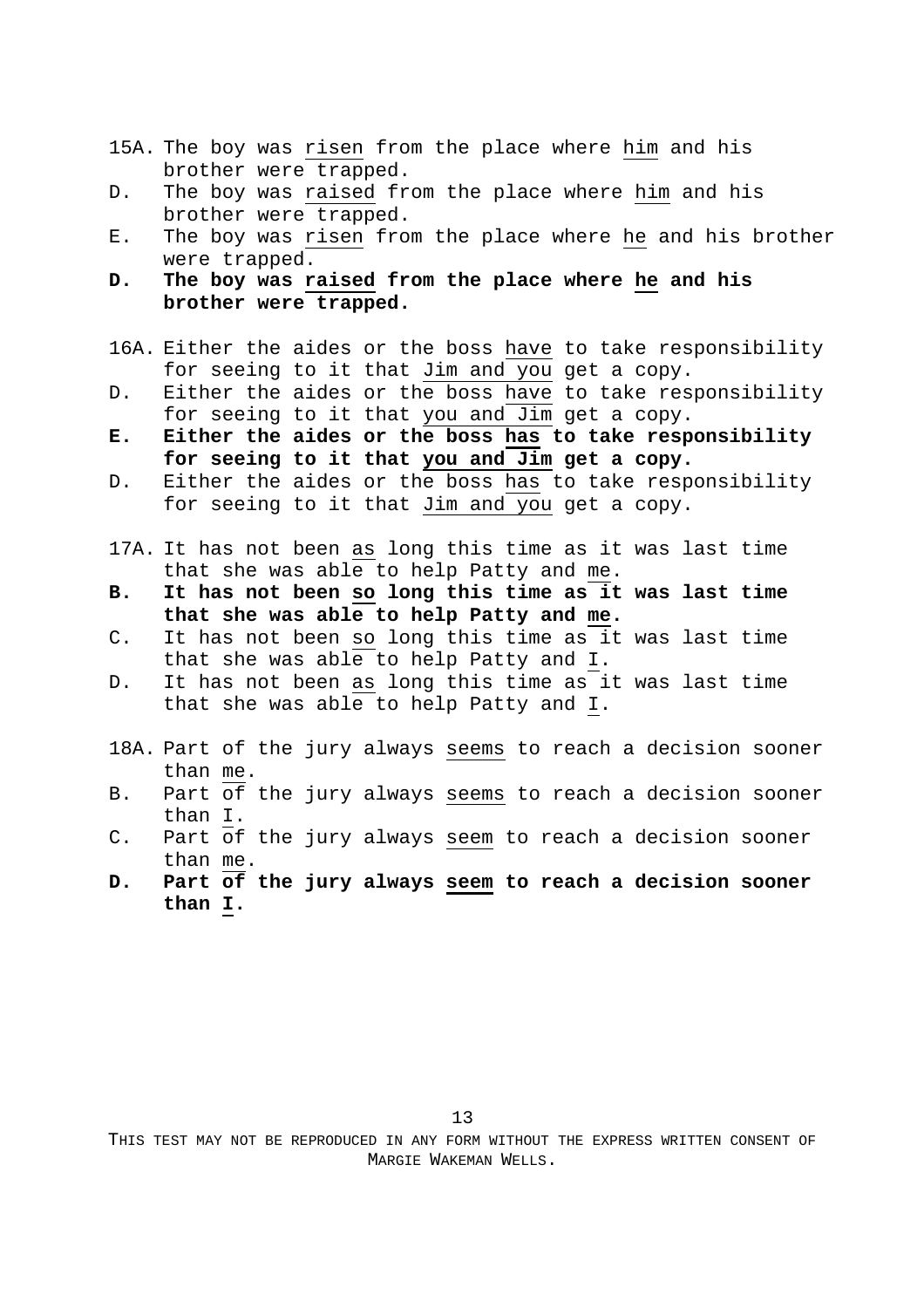- **19A. There seem to be fewer options available to those of us whom he called to help.**
- C. There seem to be less options available to those of us whom he called to help.
- C. There seem to be fewer options available to those of us who he called to help.
- D. There seem to be less options available to those of us who he called to help.
- 20A. This is more nearly perfect for the company than it's accounts indicate at this time.
- D. This is more perfect for the company than it's accounts indicate at this time.
- **E. This is more nearly perfect for the company than its accounts indicate at this time.**
- D. This is more perfect for the company than its accounts indicate at this time.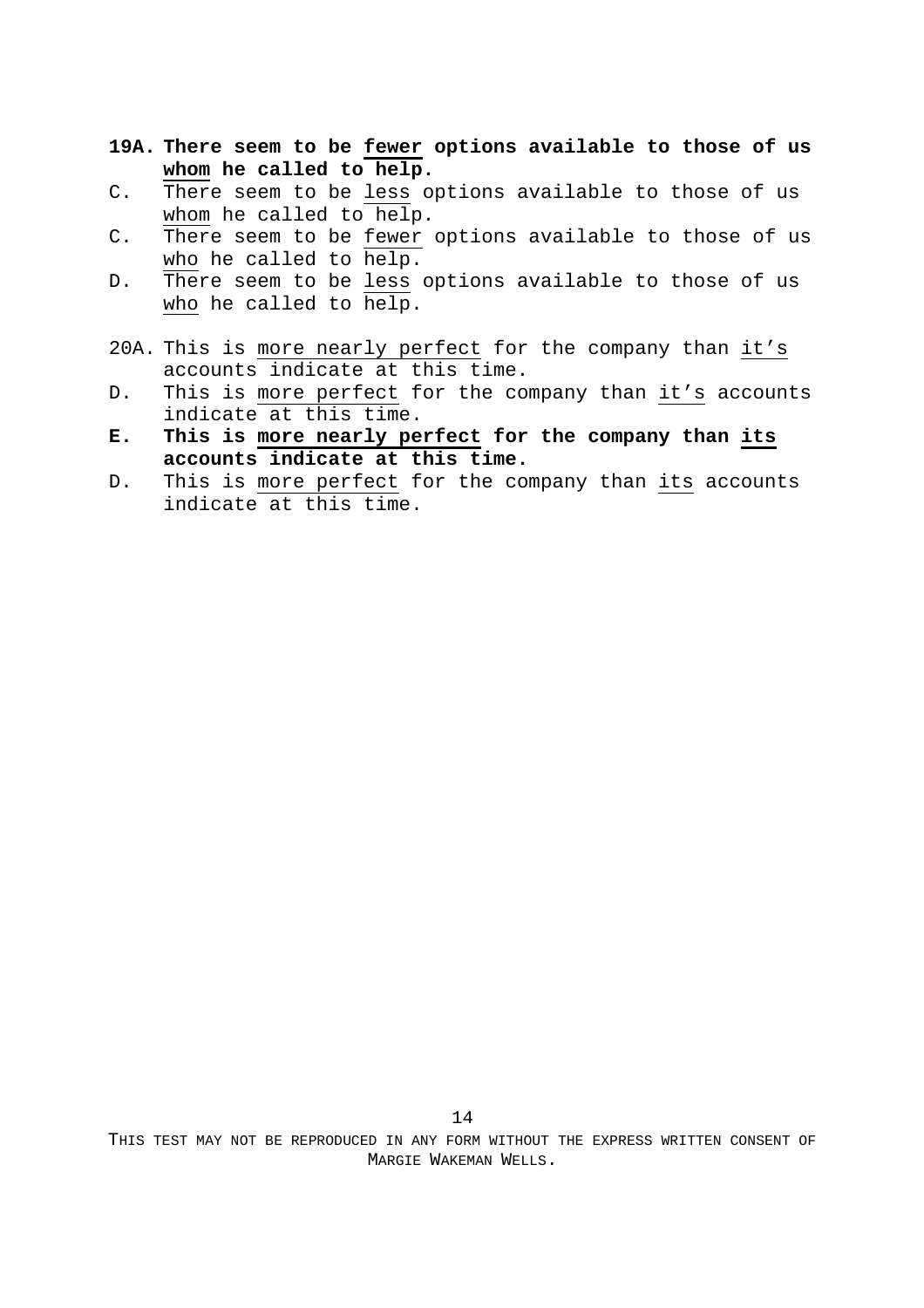## **PROOFREADING FOR PUNCTUATION, SPELLING, AND WORD USAGE**

This section consists of four-line cases. Each line in each case is a separate test item.

Read each case and determine whether each individual line in the case contains a punctuation error, a spelling error, a word usage error, or no error.

Capitalization, grammar, and hyphenation are not tested in this section.

**Directions**: *Select the option that designates the type of error*.

- D. Punctuation error: Commas, periods, question marks, quotes, dashes, apostrophes, semicolons, or colons that are used incorrectly, omitted, or misplaced.
- E. Spelling error: A word that is misspelled and forms no valid word. Example: *defendant* (correct) vs. *defendant* (incorrect).
- F. Word usage error: A word that is spelled correctly but used incorrectly. Example: principle/principal, affect/effect, flair/flare, rest/wrest, sometime/some time (limited to similar-sounding words).
- D. No error: The line contains no errors.

|  |  |  |  |  |  |  |  | 21 _A__ During March of last year the police were |  |  |
|--|--|--|--|--|--|--|--|---------------------------------------------------|--|--|
|--|--|--|--|--|--|--|--|---------------------------------------------------|--|--|

- 22 \_A\_\_ patrolling the area in search of the suspect and
- 23 \_C\_\_ that pursuit, by the way, lead them to a small
- 24 \_B\_\_ house that contained drug paraphenalia.
- 25 \_A\_\_ When she was asked, "Will you please assist us?" 26 \_D\_\_ how did she reply? Did she say to you, "I am already 27 \_A\_\_ doing all I can?" She told us that she would be
- 28 \_A\_\_ spending the entire evening at her parents.

|  | 29 C I thought that she simply had no flare for the job; |
|--|----------------------------------------------------------|
|  | 30 C _ yet she was not one of the lessor players for us. |
|  | 31 D There was no joie de vivre and no enthusiasm.       |
|  | 32 B The thing that was really missing was committment.  |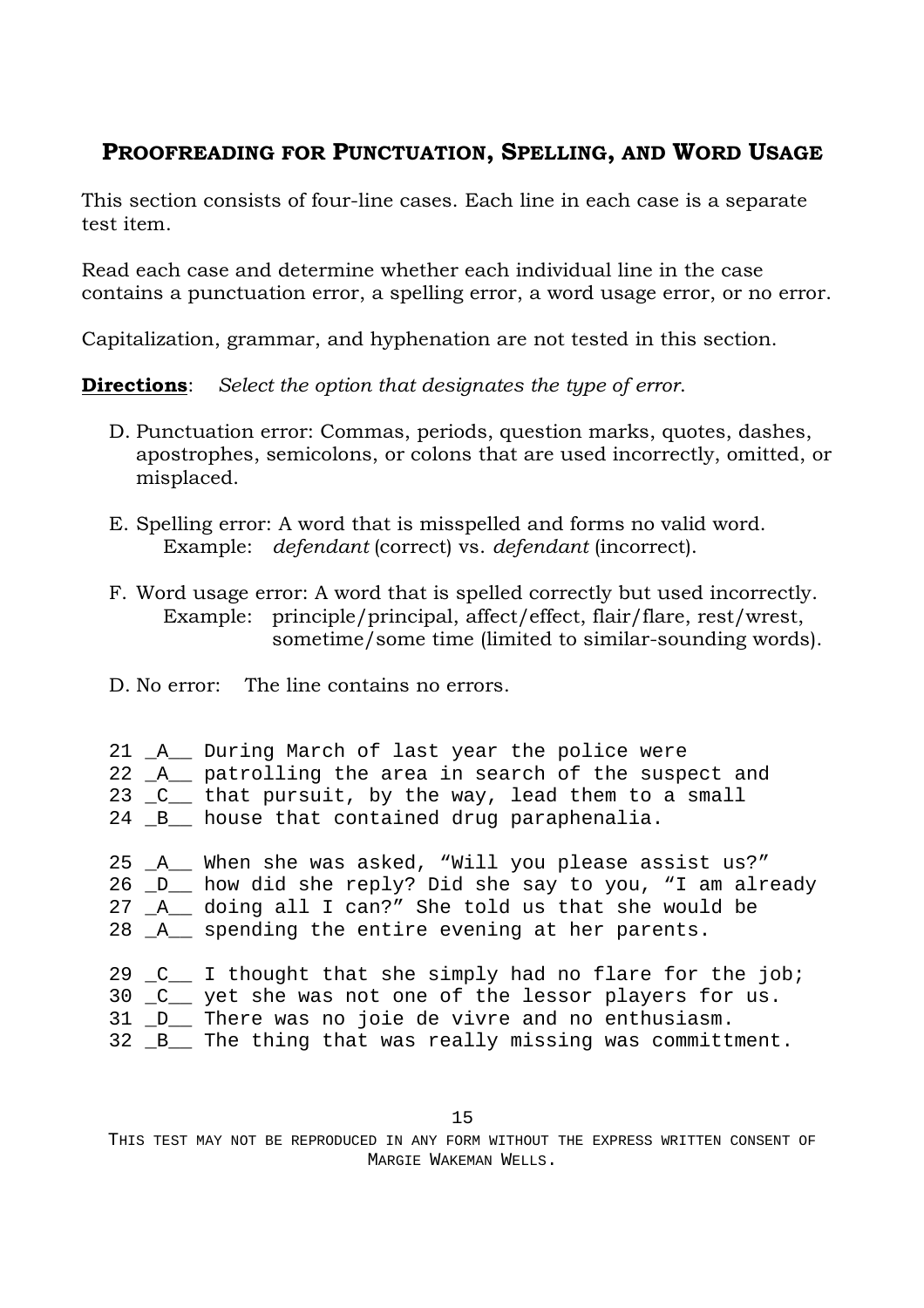33 \_A\_\_ She was prescribed Tylenol for pain, Naproxen, 34 \_D\_\_ an anti-inflammatory; and Ambien so that she could 35 \_A\_\_ get some sleep. Even with all of these drugs she 36 D remained very uncomfortable and miserable. 37 \_A\_\_ She had all the toys: an iPhone, an iPad, and 38 \_A\_\_ a Kindle Fire, that she needed for the job. However, 39 \_C\_\_ her principle task, which was to maintain her 40 \_A\_\_ boss' schedule, seemed to be beyond her ability. 41 D Was it clear to you that the land had been ceded to 42  $\text{B}_{\text{m}}$  the plantiff? Was that the outcome that you understood 43 \_D\_\_ from the documents that you had? Why didn't you say to 44 \_D\_\_ him, "Why did you give up so easily?" 45 \_C\_\_ Did you visit the state capitol, where the 46 \_A\_\_ headquarters of his company Logan International, was 47 A located? Is that where the confrontation took place, 48 \_A\_\_ and where you said to him, "I shall not work for you?" 49 \_D\_\_ She reported intra-abdominal cramping from the 50 \_B\_\_ begining. If the doctors had been paying more 51 A attention they would have recognized early symptoms 52 \_A\_\_ of appendicitis. Because her symptoms did not change. 53 \_D\_\_ They made every attempt to effect the new plan before 54 \_A\_\_ the end of the year. When they met at the Barnes's 55 \_C\_\_ house to discuss the grating of the new roads, they 56 A discussed a major part of the plan, that was missing. 57 \_C\_\_ The project peaked my interest as it was just what 58 \_A\_\_ I had been looking for, a unique opportunity to 59 \_C\_\_ brake into the world of design. I had my degree in 60 \_A\_\_ art, but hadn't been able to utilize it. 61 D The men were assigned the task to lade the ship before 62 \_A\_\_ it sailed that Friday. The foreman of the project 63 B Dan Hanson, had on many occassions failed to carry out 64 A his duty, this time we thought he could handle it.

16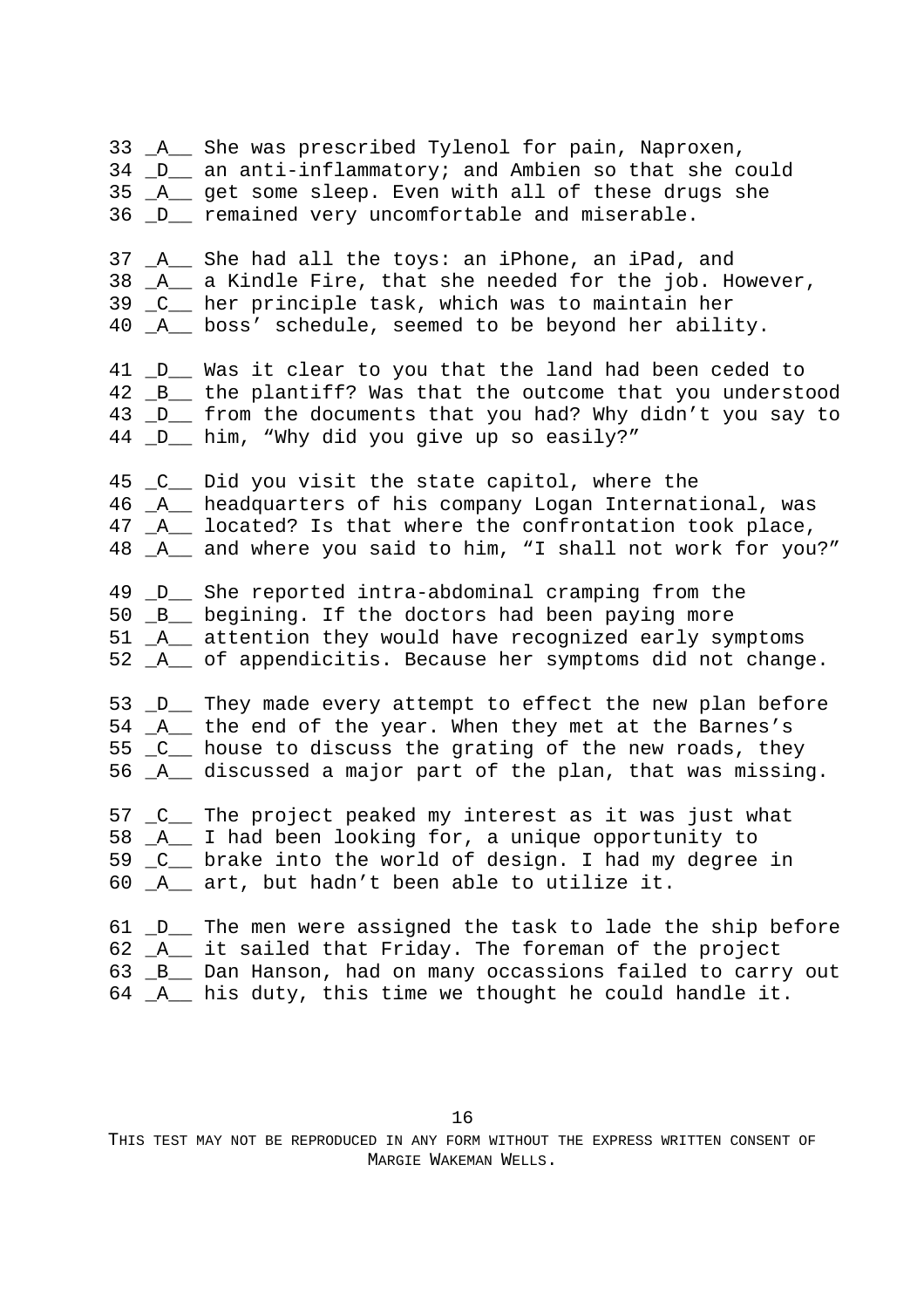65 \_C\_\_ In my opinion, it was time for him to turn in to the 66 \_A\_\_ man we had hired. His resume was excellent but his 67 \_D\_\_ performance had been substandard for a number of 68 C months. We needed to be shone what he could do.

69 \_A\_\_ I want to know what you told him at the time? Did 70 \_D\_\_ you have a talk with him and lecture him on his 71 \_A\_\_ failings or did you coddle him? Wasn't it time to 72 \_D\_\_ just lay it on the line and say, "Enough"?

73 \_C\_\_ Was the censor working? You said that his pulse 74 \_A\_\_ rate skyrocketed; didn't you? With this in mind, 75 \_D\_\_ did you alert the family to the problem he was 76 \_A\_\_ having; the serious decline in his condition?

77 B They maintained seperate residences even though they 78 \_A\_\_ seemed to get along okay. It just worked out, for the 79 \_C\_\_ two of them to live a part for most of the time. We 80 \_A\_\_ found it strange, but not all that uncommon.